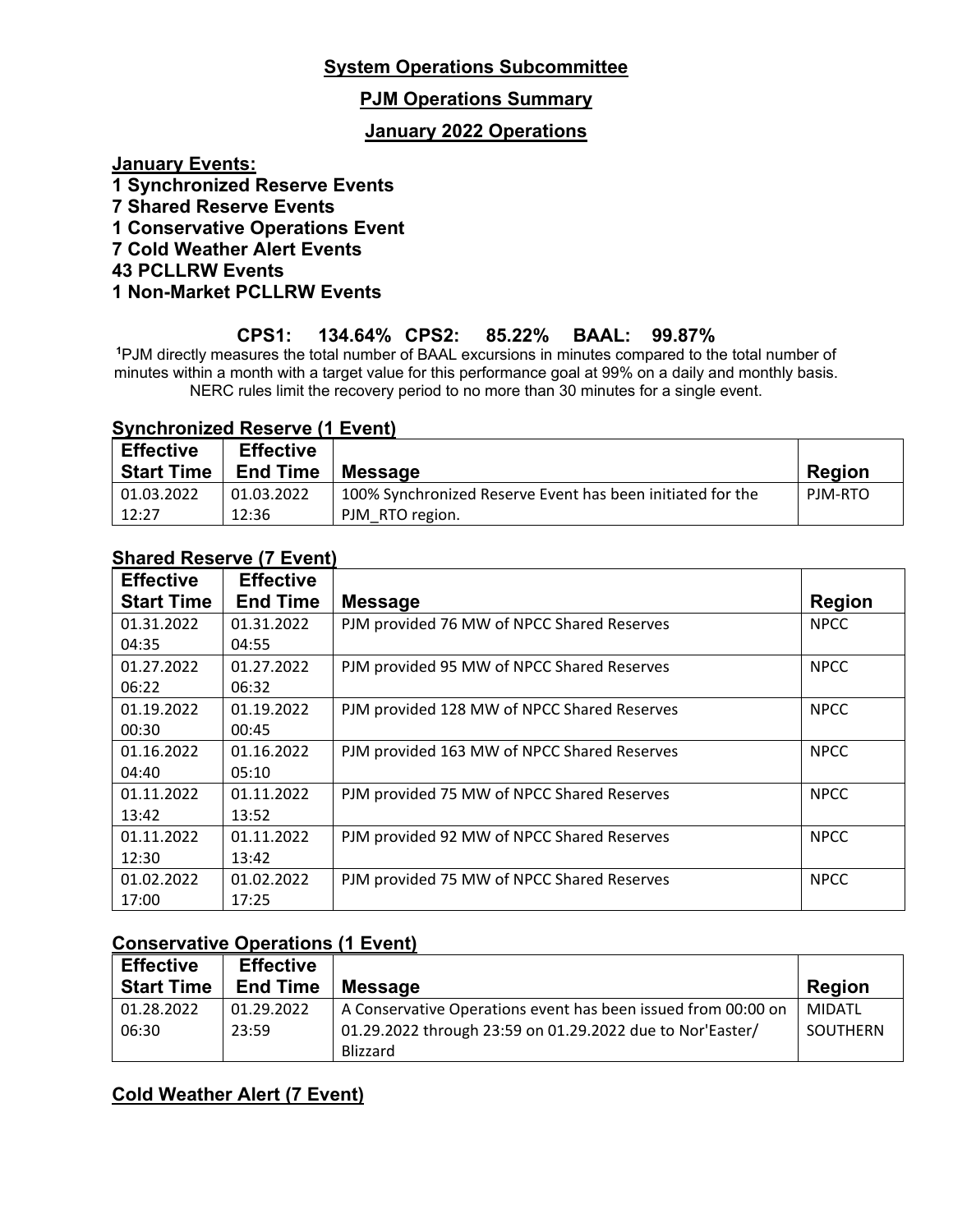# **PJM Operations Summary**

# **January 2022 Operations**

| <b>Effective</b>  | <b>Effective</b> |                                                               |                |
|-------------------|------------------|---------------------------------------------------------------|----------------|
| <b>Start Time</b> | <b>End Time</b>  | <b>Message</b>                                                | <b>Region</b>  |
| 01.28.2022        | 01.29.2022       | A Cold Weather Alert has been issued from 06:00 on 01.29.2022 | WESTERN        |
| 06:30             | 23:59            | through 23:59 on 01.29.2022.                                  |                |
| 01.26.2022        | 01.27.2022       | A Cold Weather Alert has been issued from 00:00 on 01.27.2022 | WESTERN        |
| 06:30             | 10:00            | through 10:00 on 01.27.2022                                   |                |
| 01.25.2022        | 01.26.2022       | A Cold Weather Alert has been issued from 00:01 on 01.26.2022 | WESTERN        |
| 07:15             | 23:59            | through 23:59 on 01.26.2022                                   |                |
| 01.24.2022        | 01.25.2022       | A Cold Weather Alert has been issued from 00:01 on 01.25.2022 | <b>COMED</b>   |
| 06:20             | 23:59            | through 23:59 on 01.25.2022                                   |                |
| 01.19.2022        | 01.21.2022       | A Cold Weather Alert has been issued from 00:01 on 01.21.2022 | PJM-RTO        |
| 09:00             | 23:59            | through 23:59 on 01.21.2022                                   |                |
| 01.10.2022        | 01.11.2022       | A Cold Weather Alert has been issued from 06:00 on 01.11.2022 | <b>WESTERN</b> |
| 06:30             | 22:00            | through 22:00 on 01.11.2022                                   |                |
| 01.06.2022        | 01.07.2022       | A Cold Weather Alert has been issued from 00:01 on 01.07.2022 | <b>COMED</b>   |
| 07:00             | 23:59            | through 23:59 on 01.07.2022                                   |                |

### **PCLLRW (43 Events)**

| <b>Effective</b>  | <b>Effective</b> |                                                                 |               |
|-------------------|------------------|-----------------------------------------------------------------|---------------|
| <b>Start Time</b> | <b>End Time</b>  | <b>Message</b>                                                  | <b>Region</b> |
| 01.28.2022        | 01.29.2022       | A Post Contingency Local Load Relief Warning has been issued to | <b>DOM</b>    |
| 16:44             | 08:30            | maintain GREYSPT-HARMONYV 1021B at 185.0 MVA in the DOM         |               |
|                   |                  | for Transmission Contingency Control. Additional Comments:      |               |
|                   |                  | Load -No Generation or Switching available                      |               |
| 01.28.2022        | 01.28.2022       | A Post Contingency Local Load Relief Warning has been issued to | <b>DOM</b>    |
| 16:30             | 16:45            | maintain GREYSPT-HARMONYV 1021B at 185.0 MVA in the DOM         |               |
|                   |                  | for Transmission Contingency Control. Additional Comments:      |               |
|                   |                  | Load -No Generation or Switching available                      |               |
| 01.28.2022        | 01.28.2022       | A Post Contingency Local Load Relief Warning has been issued to | <b>DOM</b>    |
| 06:19             | 08:12            | maintain GREYSPT-HARMONYV 1021B at 197.0 MVA in the DOM         |               |
|                   |                  | for Transmission Contingency Control. Additional Comments:      |               |
|                   |                  | Load -No Generation or Switching available                      |               |
| 01.27.2022        | 01.27.2022       | A Post Contingency Local Load Relief Warning has been issued to | PPL           |
| 17:31             | 18:05            | maintain BLOOMING 230 KV BLGRD01 at 211.6 KV in the PL for      |               |
|                   |                  | Transmission Contingency Control. Additional Comments: Load -   |               |
|                   |                  | No Generation or Switching available                            |               |
| 01.27.2022        | 01.27.2022       | A Post Contingency Local Load Relief Warning has been issued to | <b>AEP</b>    |
| 05:54             | 10:45            | maintain SCOTTSVI 138 KV BB_6555 at 127.0 KV in the AEP for     |               |
|                   |                  | Transmission Contingency Control. Additional Comments: Load -   |               |
|                   |                  | No Generation or Switching available                            |               |
| 01.26.2022        | 01.27.2022       | A Post Contingency Local Load Relief Warning has been issued to | <b>DOM</b>    |
| 18:56             | 03:24            | maintain GREYSPT-HARMONYV 1021B at 197 MVA in the DOM           |               |
|                   |                  | for Transmission Contingency Control. Additional Comments:      |               |
|                   |                  | Load -No Generation or Switching available                      |               |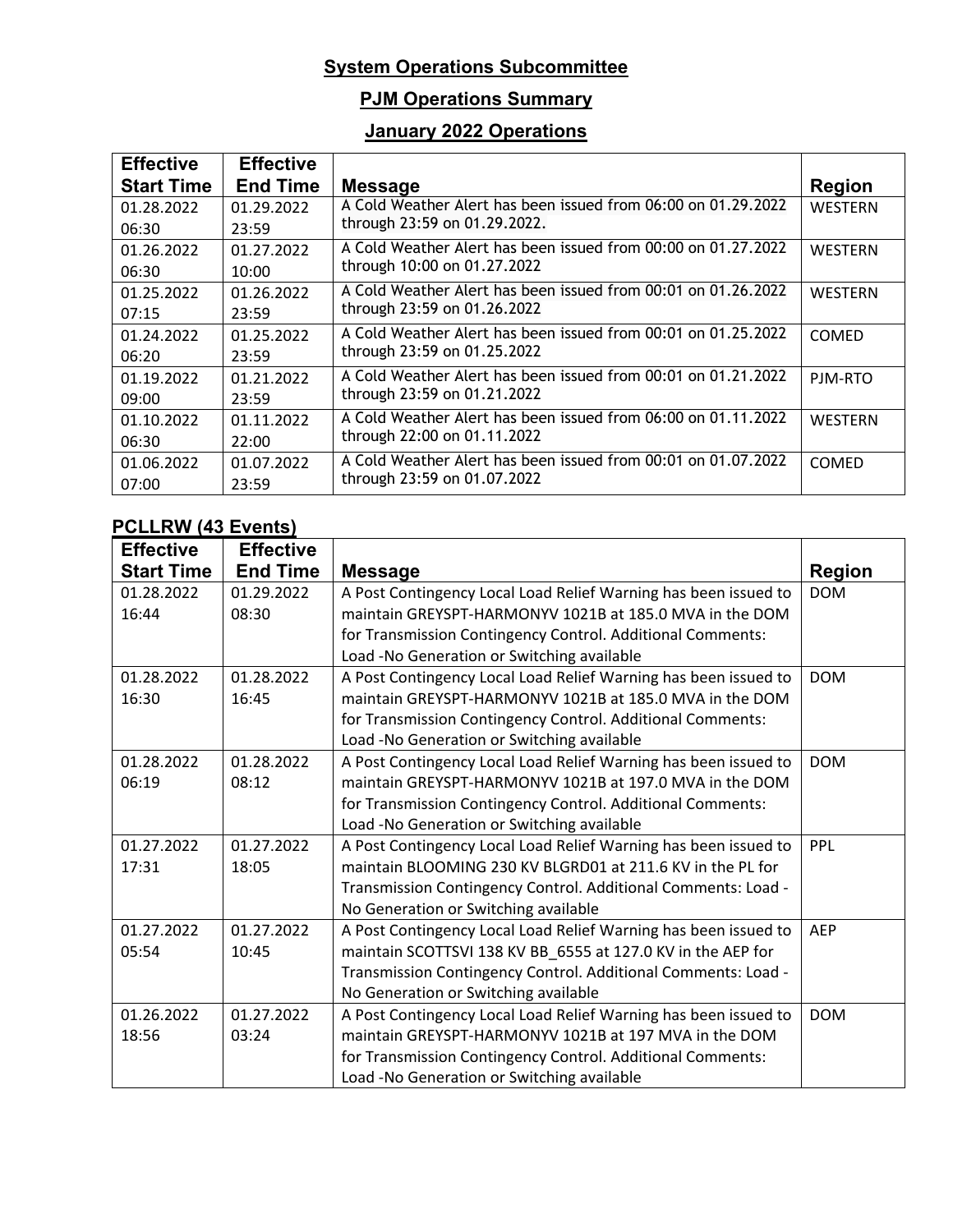# **PJM Operations Summary**

# **January 2022 Operations**

| 01.26.2022 | 01.26.2022 | A Post Contingency Local Load Relief Warning has been issued to | <b>DOM</b>     |
|------------|------------|-----------------------------------------------------------------|----------------|
| 06:23      | 08:44      | maintain GREYSPT-HARMONYV 1021B at 197 MVA in the DOM           |                |
|            |            | for Transmission Contingency Control. Additional Comments:      |                |
|            |            | Load -No Generation or Switching available                      |                |
| 01.26.2022 | 01.26.2022 | A Post Contingency Local Load Relief Warning has been issued to | AEP            |
| 04:44      | 17:07      | maintain ROYERTON 138 KV BB_18317 at 127.0 KV in the AEP        |                |
|            |            | for Transmission Contingency Control. Additional Comments:      |                |
|            |            | Load -No Generation or Switching available                      |                |
| 01.25.2022 | 01.25.2022 | A Post Contingency Local Load Relief Warning has been issued to | FE-PN          |
| 07:47      | 23:53      | maintain LENOX-NMESHOPP NML 1090 at 189.0 MVA in the            |                |
|            |            | FE(PN) for Transmission Contingency Control. Additional         |                |
|            |            | Comments: Load -No Generation or Switching available            |                |
| 01.24.2022 | 01.24.2022 | A Post Contingency Local Load Relief Warning has been issued to | <b>DOM</b>     |
| 20:37      | 23:52      | maintain GREYSPT-HARMONYV 1021B at 191.0 MVA in the DOM         |                |
|            |            | for Transmission Contingency Control. Additional Comments:      |                |
|            |            | Post Contingency Switching available                            |                |
| 01.24.2022 | 01.31.2022 | A Post Contingency Local Load Relief Warning has been issued to | <b>FE-ATSI</b> |
| 08:10      | 11:10      | maintain MILLIRON 138 KV *E02 at 127 KV in the FE(ATSI) for     |                |
|            |            | Transmission Contingency Control. Additional Comments: Place    |                |
|            |            | in service post contingency a 69 KV cap @Crestline              |                |
| 01.23.2022 | 01.24.2022 | A Post Contingency Local Load Relief Warning has been issued to | <b>DOM</b>     |
| 18:13      | 06:18      | maintain GREYSPT-HARMONYV 1021B at 185.0 MVA in the DOM         |                |
|            |            | for Transmission Contingency Control. Additional Comments:      |                |
|            |            | Post Contingency Switching available                            |                |
| 01.22.2022 | 01.24.2022 | A Post Contingency Local Load Relief Warning has been issued to | <b>AEP</b>     |
| 07:05      | 18:09      | maintain SCOTTSVI 138 KV BB_6555 at 127.0 KV in the AEP for     |                |
|            |            | Transmission Contingency Control. Additional Comments: Post     |                |
|            |            | Contingency Switching available                                 |                |
| 01.21.2022 | 01.24.2022 | A Post Contingency Local Load Relief Warning has been issued to | AEP            |
| 15:10      | 18:09      | maintain GREENBRI 138 KV BB 3885 at 127.0 KV in the AEP for     |                |
|            |            | Transmission Contingency Control. Additional Comments: Post     |                |
|            |            | Contingency Switching available                                 |                |
| 01.21.2022 | 01.21.2022 | A Post Contingency Local Load Relief Warning has been issued to | <b>AEP</b>     |
| 11:12      | 13:23      | maintain SALTVILL-TAZEWELL at 375.0 MVA in the AEP for          |                |
|            |            | Transmission Contingency Control. Additional Comments: Load -   |                |
|            |            | No Generation or Switching available                            |                |
| 01.21.2022 | 01.21.2022 | A Post Contingency Local Load Relief Warning has been issued to | <b>AEP</b>     |
| 11:06      | 11:13      | maintain SALTVILL-TAZEWELL at 375.0 MVA in the AEP for          |                |
|            |            | Transmission Contingency Control. Additional Comments: Load -   |                |
|            |            | No Generation or Switching available                            |                |
| 01.21.2022 | 01.21.2022 | A Post Contingency Local Load Relief Warning has been issued to | <b>DOM</b>     |
| 04:21      | 06:59      | maintain GREYSPT-HARMONYV 1021B at 197.0 MVA in the DOM         |                |
|            |            | for Transmission Contingency Control. Additional Comments:      |                |
|            |            | Post Contingency Switching available                            |                |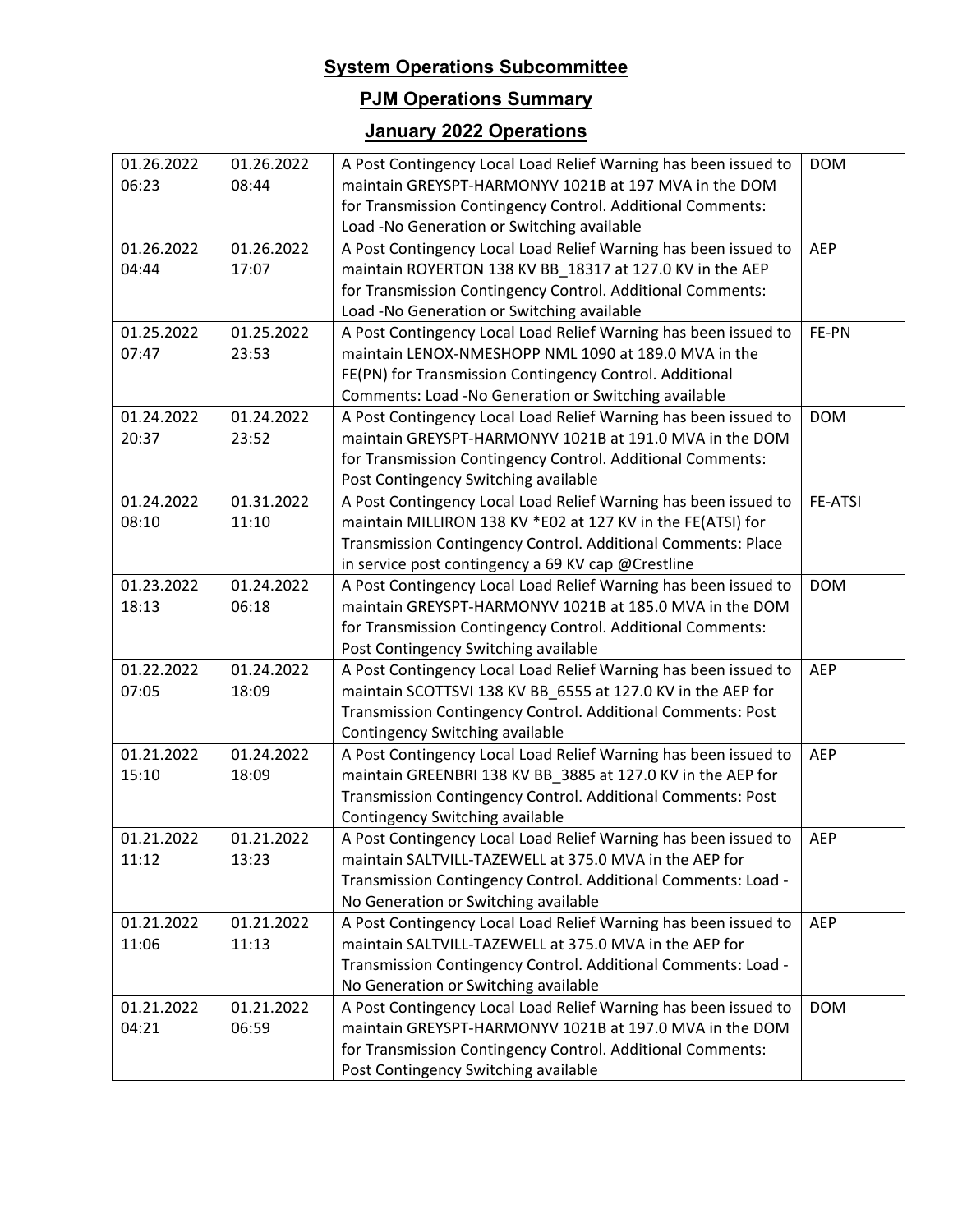# **PJM Operations Summary**

# **January 2022 Operations**

| 01.19.2022 | 01.19.2022 | A Post Contingency Local Load Relief Warning has been issued to | <b>DOM</b>     |
|------------|------------|-----------------------------------------------------------------|----------------|
| 07:23      | 17:09      | maintain GREYSPT-HARMONYV 1021B at 197.0 MVA in the DOM         |                |
|            |            | for Transmission Contingency Control. Additional Comments:      |                |
|            |            | Post Contingency Switching available                            |                |
| 01.19.2022 | 01.19.2022 | A Post Contingency Local Load Relief Warning has been issued to | <b>DOM</b>     |
| 06:58      | 07:23      | maintain GREYSPT-HARMONYV 1021B at 197.0 MVA in the DOM         |                |
|            |            | for Transmission Contingency Control. Additional Comments:      |                |
|            |            | Post Contingency Switching available                            |                |
| 01.19.2022 | 01.19.2022 | A Post Contingency Local Load Relief Warning has been issued to | <b>FE-ATSI</b> |
| 06:45      | 12:02      | maintain 02HAMILT 138 KV BB_30828 at 127.0 KV in the            |                |
|            |            | FE(ATSI) for Transmission Contingency Control. Additional       |                |
|            |            | Comments: Post Contingency Switching available                  |                |
| 01.19.2022 | 01.23.2022 | A Post Contingency Local Load Relief Warning has been issued to | <b>FE-ATSI</b> |
| 06:44      | 15:22      | maintain MILLIRON 138 KV *E02 at 127 KV in the FE(ATSI) for     |                |
|            |            | Transmission Contingency Control. Additional Comments: Post     |                |
|            |            | Contingency Switching available                                 |                |
| 01.18.2022 | 01.19.2022 | A Post Contingency Local Load Relief Warning has been issued to | <b>FE-ATSI</b> |
| 13:58      | 00:19      | maintain MILLIRON 138 KV *E02 at 127.0 KV in the FE(ATSI) for   |                |
|            |            | Transmission Contingency Control. Additional Comments: Post     |                |
|            |            | Contingency Switching available                                 |                |
| 01.18.2022 | 01.18.2022 | A Post Contingency Local Load Relief Warning has been issued to | <b>DOM</b>     |
| 06:36      | 08:57      | maintain GREYSPT-HARMONYV 1021B at 197.0 MVA in the DOM         |                |
|            |            | for Transmission Contingency Control. Additional Comments:      |                |
|            |            | Post Contingency Switching available                            |                |
| 01.17.2022 | 01.20.2022 | A Post Contingency Local Load Relief Warning has been issued to | <b>AEP</b>     |
| 12:02      | 05:27      | maintain ROYERTON 138 KV BB_18317 at 127.0 KV in the AEP        |                |
|            |            | for Transmission Contingency Control. Additional Comments:      |                |
|            |            | Post Contingency Switching available                            |                |
| 01.16.2022 | 01.16.2022 | A Post Contingency Local Load Relief Warning has been issued to | AEP            |
| 12:09      | 17:12      | maintain EDGEMONT 138 KV BB_5484 at 127.0 KV in the AEP for     |                |
|            |            | Transmission Contingency Control. Additional Comments: Post     |                |
|            |            | Contingency Switching available                                 |                |
| 01.15.2022 | 01.16.2022 | A Post Contingency Local Load Relief Warning has been issued to | PPL            |
| 20:06      | 01:56      | maintain BLOOMING 230 KV BLGRD01 at 211.6 KV in the PL for      |                |
|            |            | Transmission Contingency Control. Additional Comments: Load -   |                |
|            |            | No Generation or Switching available                            |                |
| 01.15.2022 | 01.16.2022 | A Post Contingency Local Load Relief Warning has been issued to | PPL            |
| 17:02      | 01:56      | maintain HAUTO 69 KV *G16 at 61.6 KV in the PL for              |                |
|            |            | Transmission Contingency Control. Additional Comments: Load -   |                |
|            |            | No Generation or Switching available                            |                |
| 01.15.2022 | 01.16.2022 | A Post Contingency Local Load Relief Warning has been issued to | <b>DOM</b>     |
| 16:44      | 03:08      | maintain GREYSPT-HARMONYV 1021B at 191.0 MVA in the DOM         |                |
|            |            | for Transmission Contingency Control. Additional Comments:      |                |
|            |            | Post Contingency Switching available                            |                |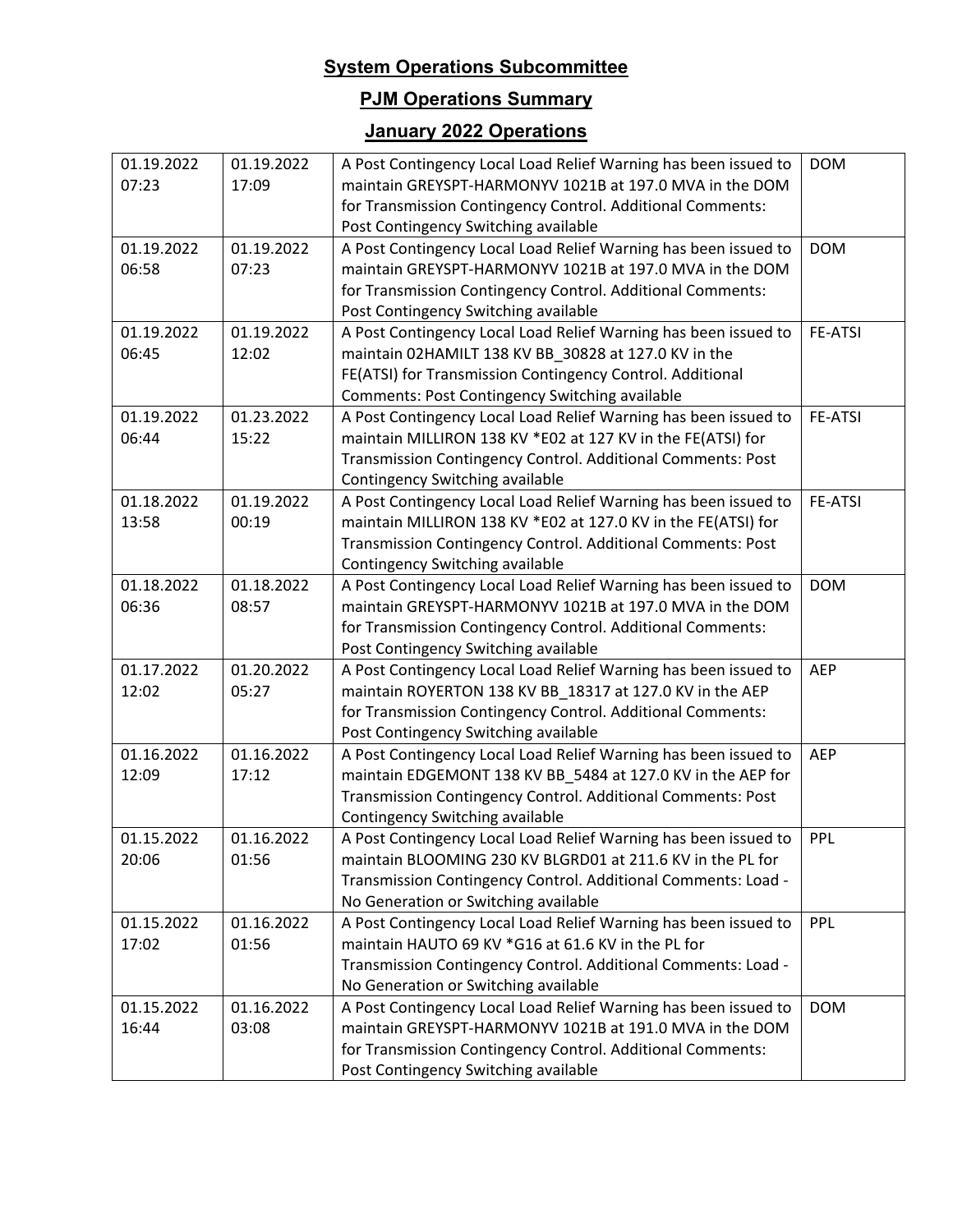# **PJM Operations Summary**

# **January 2022 Operations**

| 01.15.2022<br>11:09 | 01.15.2022<br>19:05 | A Post Contingency Local Load Relief Warning has been issued to<br>maintain BLOOMING 230 KV BLGRD01 at 211.6 KV in the PL for | PPL          |
|---------------------|---------------------|-------------------------------------------------------------------------------------------------------------------------------|--------------|
|                     |                     | Transmission Contingency Control. Additional Comments: Load -                                                                 |              |
|                     |                     | No Generation or Switching available                                                                                          |              |
| 01.15.2022          | 01.15.2022          | A Post Contingency Local Load Relief Warning has been issued to                                                               | PPL          |
| 10:33               | 11:09               | maintain BLOOMING 230 KV BLGRD01 at 211.6 KV in the PL for                                                                    |              |
|                     |                     | Transmission Contingency Control. Additional Comments: Load -                                                                 |              |
|                     |                     | No Generation or Switching available                                                                                          |              |
| 01.15.2022          | 01.15.2022          | A Post Contingency Local Load Relief Warning has been issued to                                                               | PPL          |
| 07:26               | 09:16               | maintain HAUTO 69 KV *G16 at 61.6 KV in the PL for                                                                            |              |
|                     |                     | Transmission Contingency Control. Additional Comments: Load -                                                                 |              |
|                     |                     | No Generation or Switching available                                                                                          |              |
|                     | 01.15.2022          |                                                                                                                               | PPL          |
| 01.15.2022<br>07:26 | 07:30               | A Post Contingency Local Load Relief Warning has been issued to<br>maintain ACAHELA 230 KV *D03 at 211.6 KV in the PL for     |              |
|                     |                     |                                                                                                                               |              |
|                     |                     | Transmission Contingency Control. Additional Comments: Load -                                                                 |              |
|                     |                     | No Generation or Switching available                                                                                          |              |
| 01.15.2022          | 01.15.2022          | A Post Contingency Local Load Relief Warning has been issued to                                                               | <b>DOM</b>   |
| 06:54               | 12:49               | maintain GREYSPT-HARMONYV 1021B at 197.0 MVA in the DOM                                                                       |              |
|                     |                     | for Transmission Contingency Control. Additional Comments:                                                                    |              |
|                     |                     | Post Contingency Switching available                                                                                          |              |
| 01.15.2022          | 01.15.2022          | A Post Contingency Local Load Relief Warning has been issued to                                                               | <b>DOM</b>   |
| 06:48               | 06:55               | maintain GREYSPT-HARMONYV 1021B at 197.0 MVA in the DOM                                                                       |              |
|                     |                     | for Transmission Contingency Control. Additional Comments:                                                                    |              |
|                     |                     | Post Contingency Switching available                                                                                          |              |
| 01.14.2022          | 01.14.2022          | A Post Contingency Local Load Relief Warning has been issued to                                                               | PPL          |
| 13:04               | 13:16               | maintain DANVILPL-GTI DAN-GTI2 at 65.0 MVA in the PL for                                                                      |              |
|                     |                     | Transmission Contingency Control. Additional Comments: Load -                                                                 |              |
|                     |                     | No Generation or Switching available                                                                                          |              |
| 01.13.2022          | 01.13.2022          | A Post Contingency Local Load Relief Warning has been issued to                                                               | <b>DOM</b>   |
| 06:03               | 08:35               | maintain GREYSPT-HARMONYV 1021B at 191.0 MVA in the DOM                                                                       |              |
|                     |                     | for Transmission Contingency Control. Additional Comments:                                                                    |              |
|                     |                     | Load -No Generation or Switching available                                                                                    |              |
| 01.11.2022          | 01.11.2022          | A Post Contingency Local Load Relief Warning has been issued to                                                               | <b>PEPCO</b> |
| 17:33               | 20:39               | maintain DICKERSH-QUINCEOR 23034 at 796.0 MVA in the                                                                          |              |
|                     |                     | PEPCO for Transmission Contingency Control. Additional                                                                        |              |
|                     |                     | Comments: Generation - slow response                                                                                          |              |
| 01.11.2022          | 01.12.2022          | A Post Contingency Local Load Relief Warning has been issued to                                                               | <b>DOM</b>   |
| 04:41               | 00:02               | maintain GREYSPT-HARMONYV 1021B at 197.0 MVA in the DOM                                                                       |              |
|                     |                     | for Transmission Contingency Control. Additional Comments:                                                                    |              |
|                     |                     | Post Contingency Switching available                                                                                          |              |
| 01.07.2022          | 01.07.2022          | A Post Contingency Local Load Relief Warning has been issued to                                                               | PPL          |
| 19:12               | 19:37               | maintain ACAHELA 230 KV *D03 at 211.6 KV in the PL for                                                                        |              |
|                     |                     | Transmission Contingency Control. Additional Comments: Load -                                                                 |              |
|                     |                     | No Generation or Switching available                                                                                          |              |